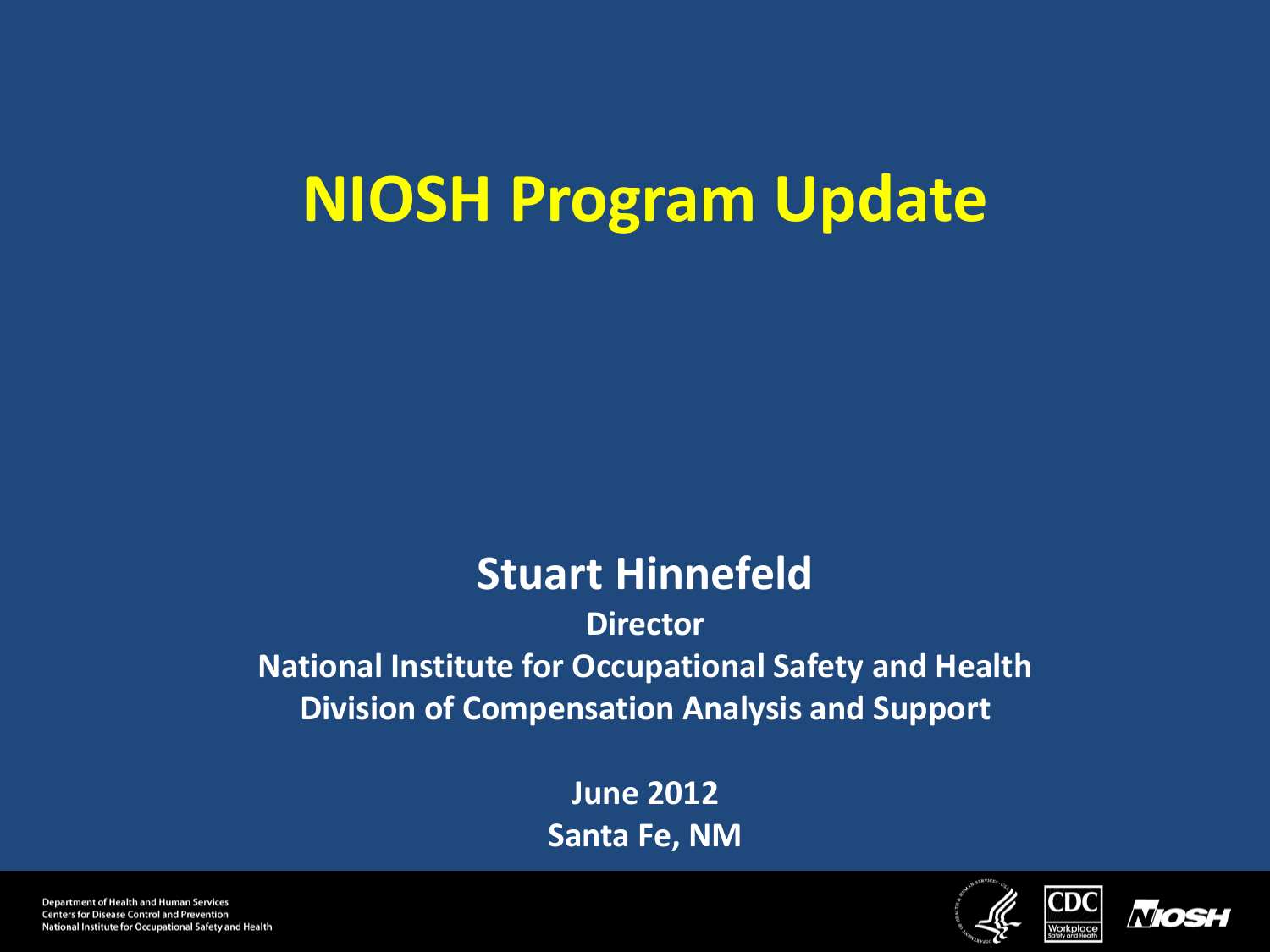# **Program News**

- **P** DCAS staff updates
- **Revisions to Advisory Board Web page** 
	- **Table listing SEC petitions currently with the Advisory Board for consideration**
	- **Former page has now been divided into several smaller pages**
		- **Advisory Board meetings**
		- **Recommendations on SEC petitions**
		- **Correspondence and miscellaneous items**
		- **Reports from the technical support contractor**
		- **Technical support for the review of NIOSH dose reconstruction program**



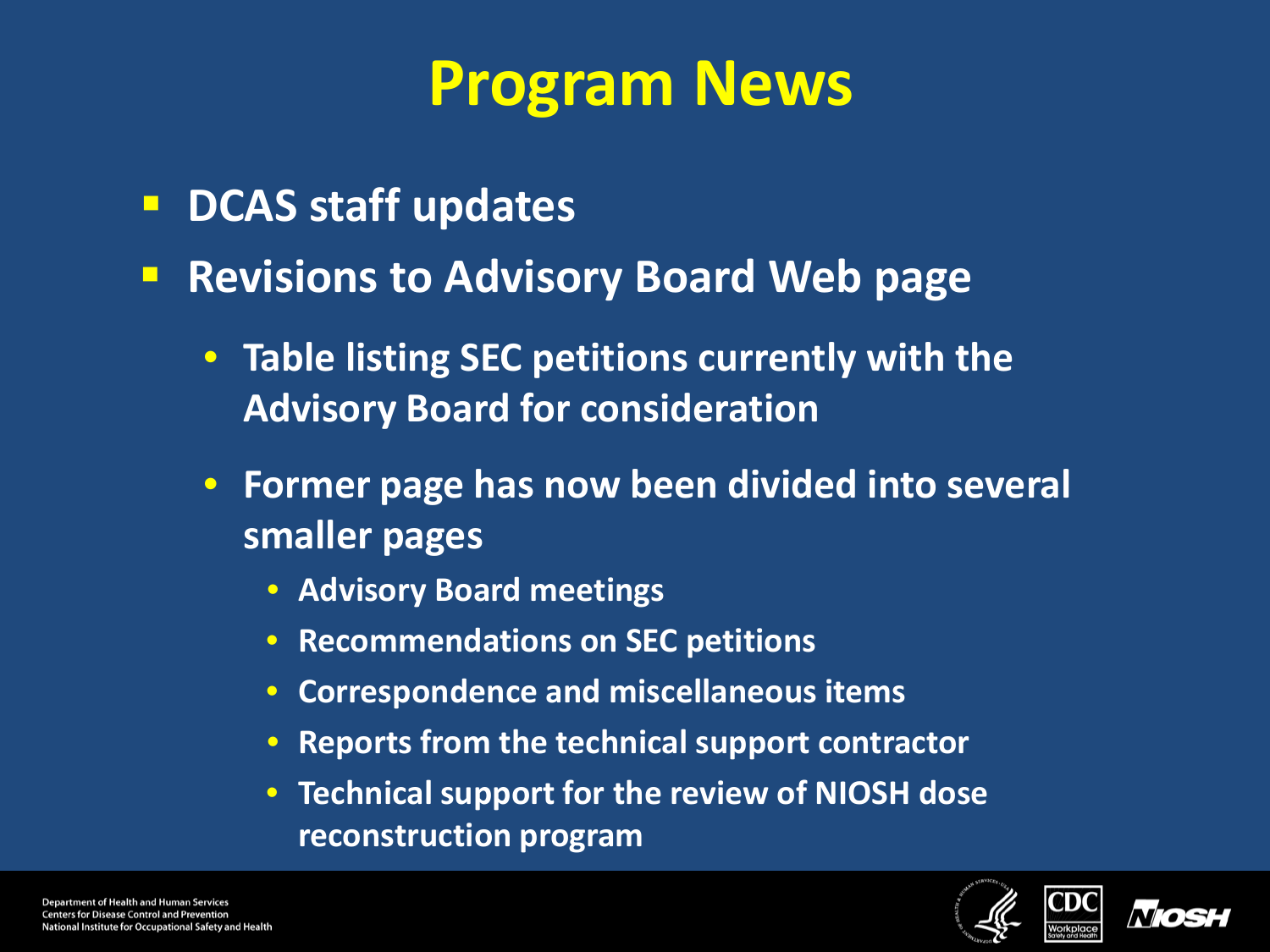### **Current Work Activities of the Advisory Board**

#### SEC Petitions Currently with the Advisory Board for Consideration

| <b>Work Site/</b><br>Facility <sup>1</sup>  | <b>Received</b><br>by NIOSH | <b>Evaluation</b> | Qualified for Employee Class Under<br><b>Consideration</b>                                                                                                                                    | Sent to<br><b>Advisory</b><br><b>Board</b> |
|---------------------------------------------|-----------------------------|-------------------|-----------------------------------------------------------------------------------------------------------------------------------------------------------------------------------------------|--------------------------------------------|
| <b>General Steel</b><br>Industries (GSI)    | 2/25/08                     | 5/15/08           | All employees from<br>January 1, 1953 through<br>June 30, 1966, and<br>during the residual<br>radiation period from July<br>1, 1966 through<br>December 31, 1992                              | $10/3/08^2$                                |
| Hanford                                     | 11/10/09                    | 4/29/10           | All employees who were<br>internally monitored<br>(urine or fecal), who<br>worked at the Plutonium<br>Finishing Plant in the 200<br>Area from January 1,<br>1987 through December<br>31, 1989 | $5/6/11^{2}$                               |
| Los Alamos<br>National<br>Laboratory (LANL) | 4/3/08                      | 5/29/08           | Service Support<br>Workers (which<br>includes, but is not<br>limited to, security<br>guards, firefighters,<br>laborers, custodians,<br>nh mahara                                              | $2/5/09$ $\stackrel{2}{\sim}$              |

 $D$  Dose  $\lambda$  $\triangleright$  Help.  $\blacksquare$  Lates $\blacksquare$ DCAS **Polici** and C **D** Proba Caus (NIOS **D** Progr Repo Progr Plans **D** Regu (Publ **Public D** Relat **Spec** Coho  $\triangleright$  Tech Used Reco  $\triangleright$  Timel **DCAS N** Web Help D DCAS  $\overline{\nabla}$ 

 $\blacktriangleleft$ 





Þ.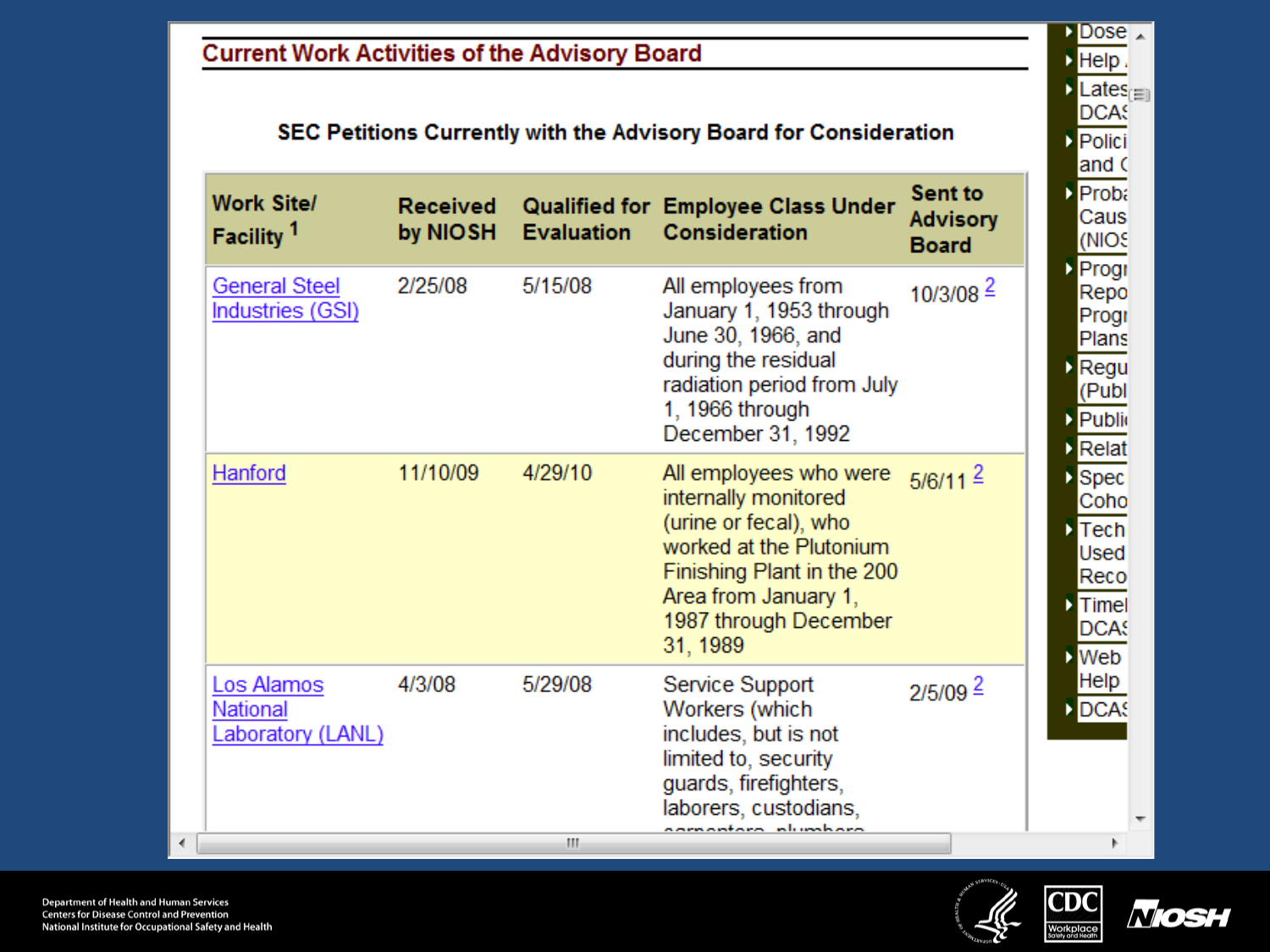## **Program News—cont.**

- **Redesign of SEC section on the individual site pages**
	- **Contains more information on the number of petitions received, classes added to the SEC, and petitions currently under consideration**
	- **Petition information is displayed in a table format**
		- —**For sites with multiple petitions, a table is displayed for each petition**
	- **Project is in-progress; SEC sections for 18 individual site pages have been reformatted**



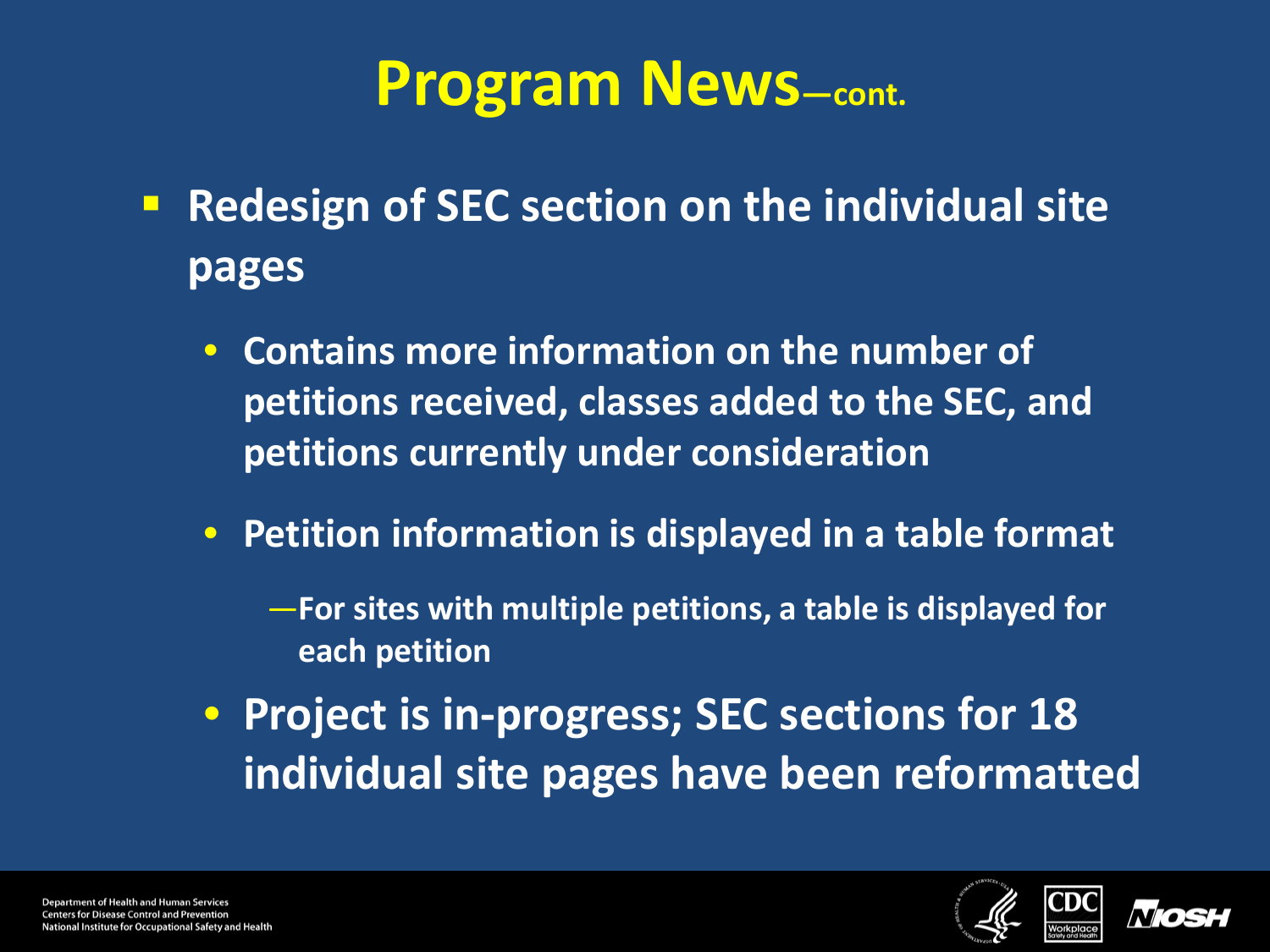### **Open/Active SEC Petitions**

There are currently two open/active SEC petitions from Hanford (Petition 155 and Petition 201). To see what actions remain for this/these SEC petitions, please refer to the appropriate table below. ペ

### **Classes Added to the SEC**

All employees of the Department of Energy, its predecessor agencies, and its contractors and subcontractors who worked in any area at the Sandia National Laboratories in Albuquerque, New Mexico, from January 1, 1949 through December 31, 1962, for a number of work days aggregating at least 250 work days, occurring either solely under this employment, or in combination with work days within the parameters established for one or more other classes of employees in the Special Exposure Cohort.

(Note: This class was established from Petition 57)

Employees of the Department of Energy (DOE), its predecessor agencies, and DOE contractors or subcontractors who worked from September 1, 1946 through December 31, 1961 in the 300 area, or January 1, 1949 through December 31, 1968 in the 200 areas (East and West) at the Hanford Nuclear Reservation in Richland, Washington, for a number of work days aggregating at least 250 work days occurring either solely under this employment or in combination with work davs within the parameters established for one or more other classes of employees in the Special Exposure Cohort.

(Note: This class was established from Petition 57) m.





三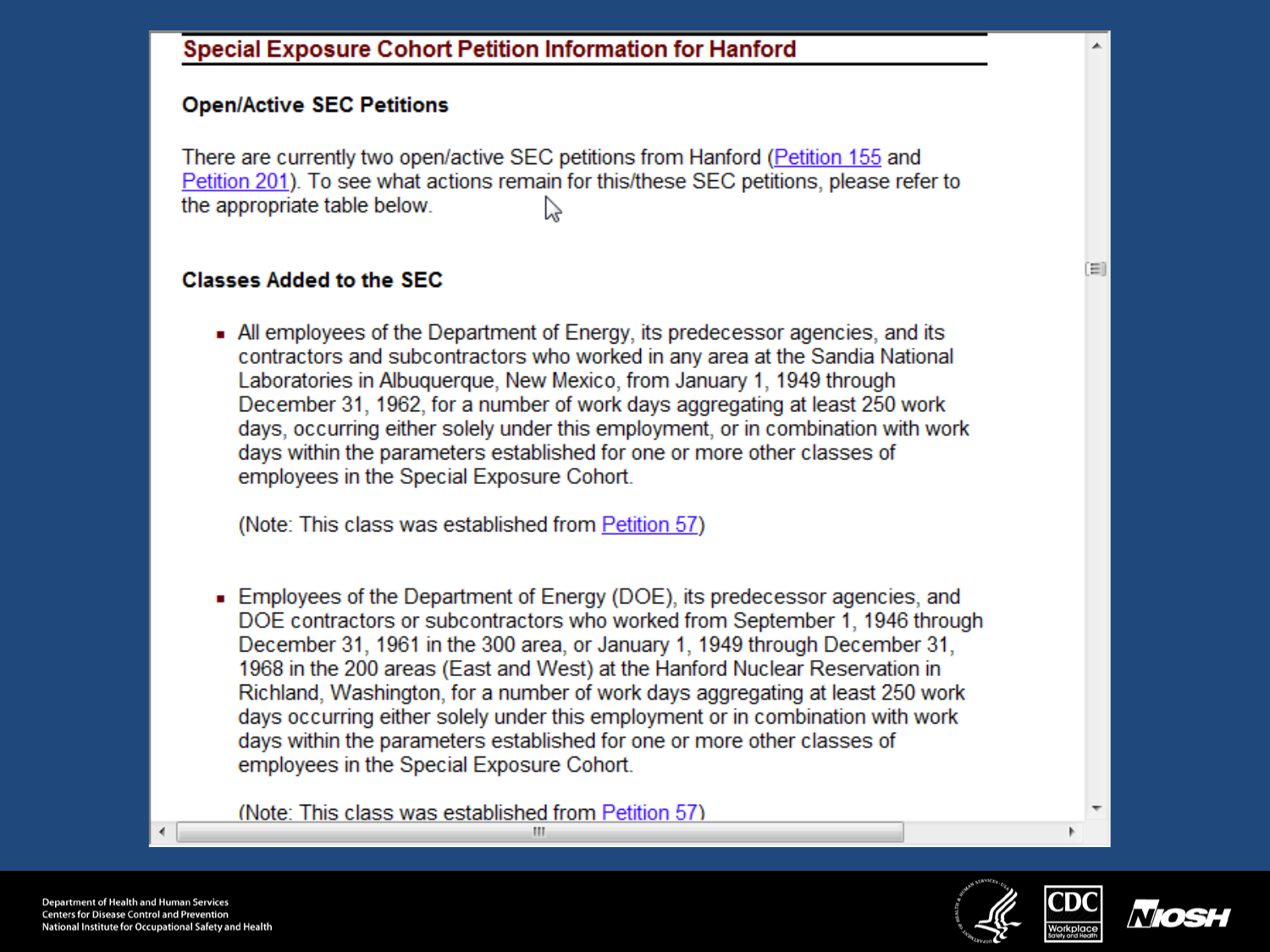#### **Petitions Qualified for Evaluation**

To date, six petitions from Hanford have qualified for evaluation. Below you will find a table for each petition. The left-hand column of the tables below shows the various steps in the SEC petitioning process. The right-hand column of the tables contain information related to the specific Hanford petition.

Below is a list of the petitions that qualified for evaluation. Select a petition on the list to view to the table for that particular petition.

- 
- Petition 50 (January 1943 through September 1, 1946, and December 1944 through September 1, 1946 timeframe qualified for evaluation)--This petition was merged with Petition 57. Therefore, the specific table for Petition 50 contains limited information. Please refer to Petition 57 for detailed information on this petition.
- Petition 57 (January 2, 1942 through December 31, 1990 timeframe qualified for evaluation)
- Petition 78 (April 25, 1967 through February 1, 1971 time frame qualified for evaluation)--This petition was merged with Peition 57. Therefore, the specific table for Petition 78 contains limited information. Please refer to Petition 57 for detailed information on this petition.
- Petition 152 (October 1, 1943 through June 30, 1972 time frame qualified for evaluation)
- Petition 155 (January 1, 1987 through December 31, 1989 timeframe qualified for evaluation)
- Petition 201 (July 1, 1972 to December 31, 1983 time frame qualified for evaluation)

Ш





 $\overline{\phantom{a}}$ 

ΈÌ

**Department of Health and Human Services Centers for Disease Control and Prevention** National Institute for Occupational Safety and Health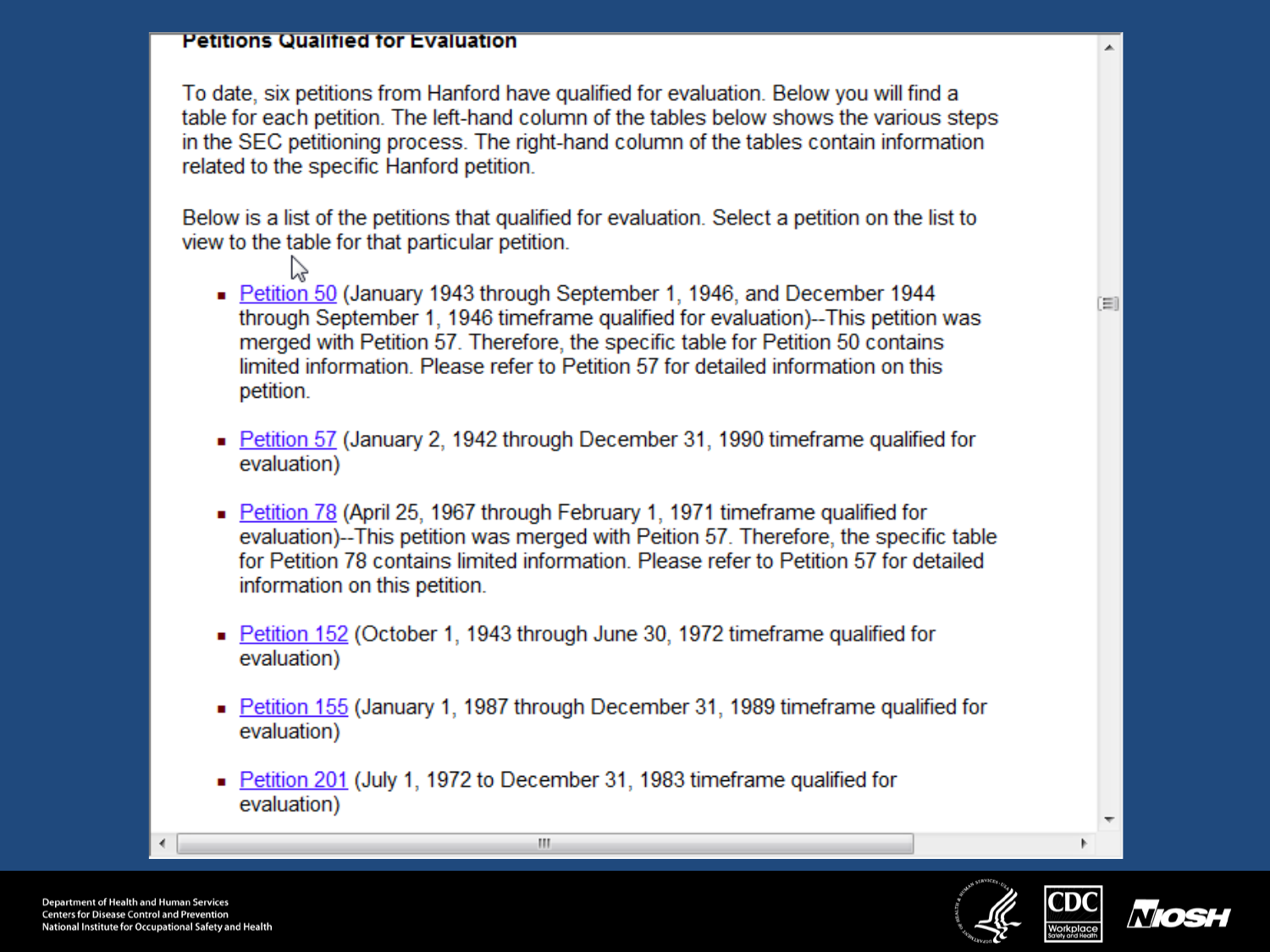| <b>Petition 50</b>                    |                                                                                                                                                                                                                                                                                                                                                                                                                                                                                                                    |  |
|---------------------------------------|--------------------------------------------------------------------------------------------------------------------------------------------------------------------------------------------------------------------------------------------------------------------------------------------------------------------------------------------------------------------------------------------------------------------------------------------------------------------------------------------------------------------|--|
| Date Received                         | January 12, 2006                                                                                                                                                                                                                                                                                                                                                                                                                                                                                                   |  |
| Date Qualified for Evaluation         | November 9, 2006                                                                                                                                                                                                                                                                                                                                                                                                                                                                                                   |  |
| Summary of Information in<br>Petition | Job Titles and/or Job Duties: All former Dupont<br>Production workers in the 100 area and 300 area<br>from January 1943 through September 1, 1946,<br>and all 200 area production we where and all Guards<br>and construction workers from December 1944<br>through September 1, 1946.                                                                                                                                                                                                                             |  |
|                                       | Period of Employment: see above<br>Note: The information above is what qualified for<br>evaluation. During our evaluation of whether dose<br>reconstructions can adequately be completed for<br>the above job titles and period of employment,<br>information may cause NIOSH to change some the<br>dates or job titles/duties. Therefore, as this petition<br>proceeds through the SEC petitioning process and<br>if an SEC class is proposed, the proposed class<br>may not exactly match the above information. |  |
| Copy of the Petition Received         | Part 1                                                                                                                                                                                                                                                                                                                                                                                                                                                                                                             |  |
|                                       | Pages 1-64<br>$\triangleright$ PDF 1.3 MB (64 pages)                                                                                                                                                                                                                                                                                                                                                                                                                                                               |  |
|                                       | <u>Pages 65-127</u>                                                                                                                                                                                                                                                                                                                                                                                                                                                                                                |  |

4





 $\overline{\phantom{a}}$ 

 $\blacktriangle$ 

(三)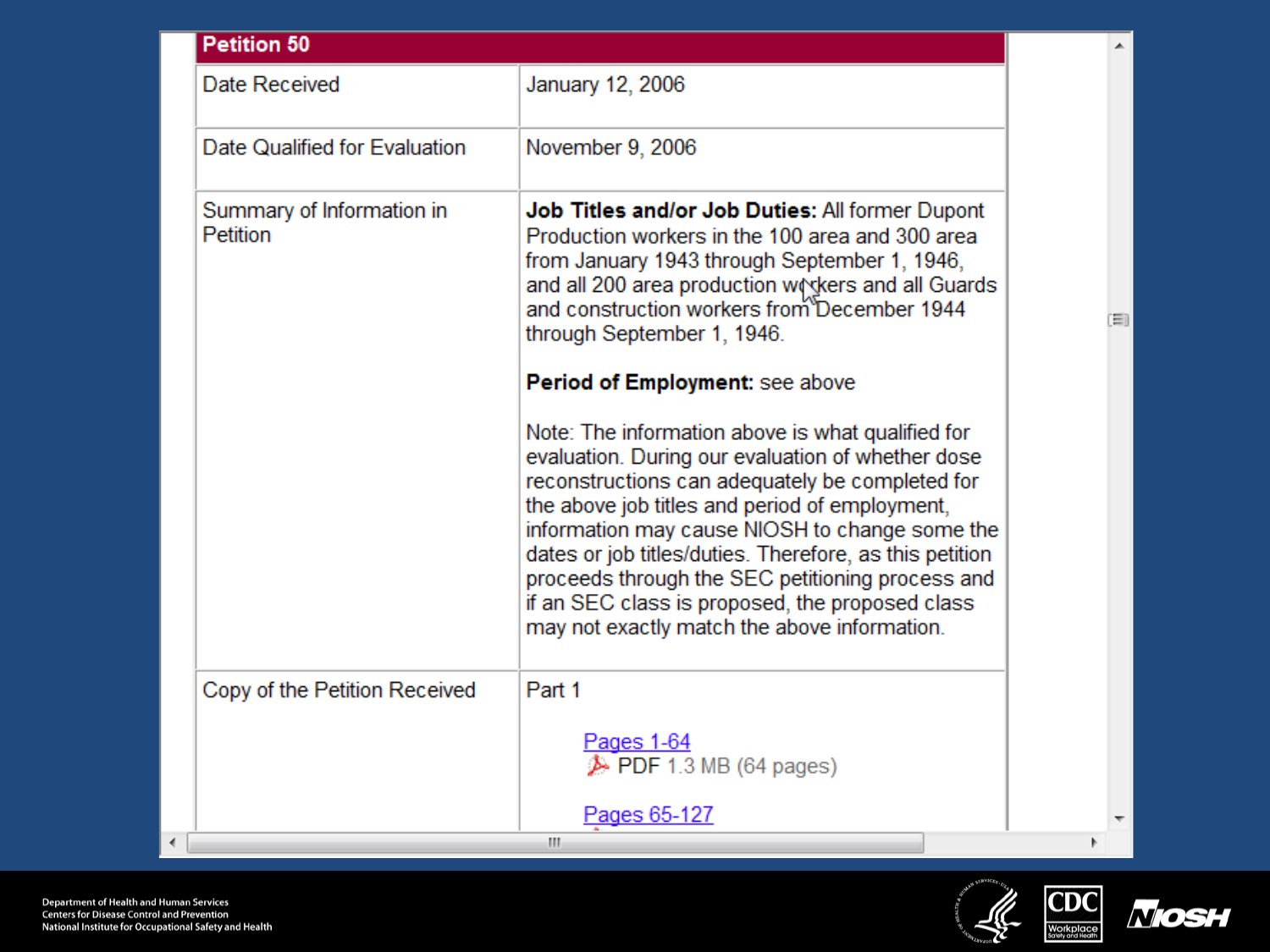## **Overall Initial Claim Information (as of May 31, 2012)**

 **37,055 cases have been referred to NIOSH for dose reconstruction**

**35,258 (95%) cases have been returned to DOL**

- **Cases submitted with a DR report 30,941**
- Cases currently pulled from DR by DOL 1,249
- **Cases currently pulled from DR for SEC 3,068**
- **1,122 (3%) cases remained at NIOSH for dose reconstruction**

**675 (2%) cases were administratively closed**



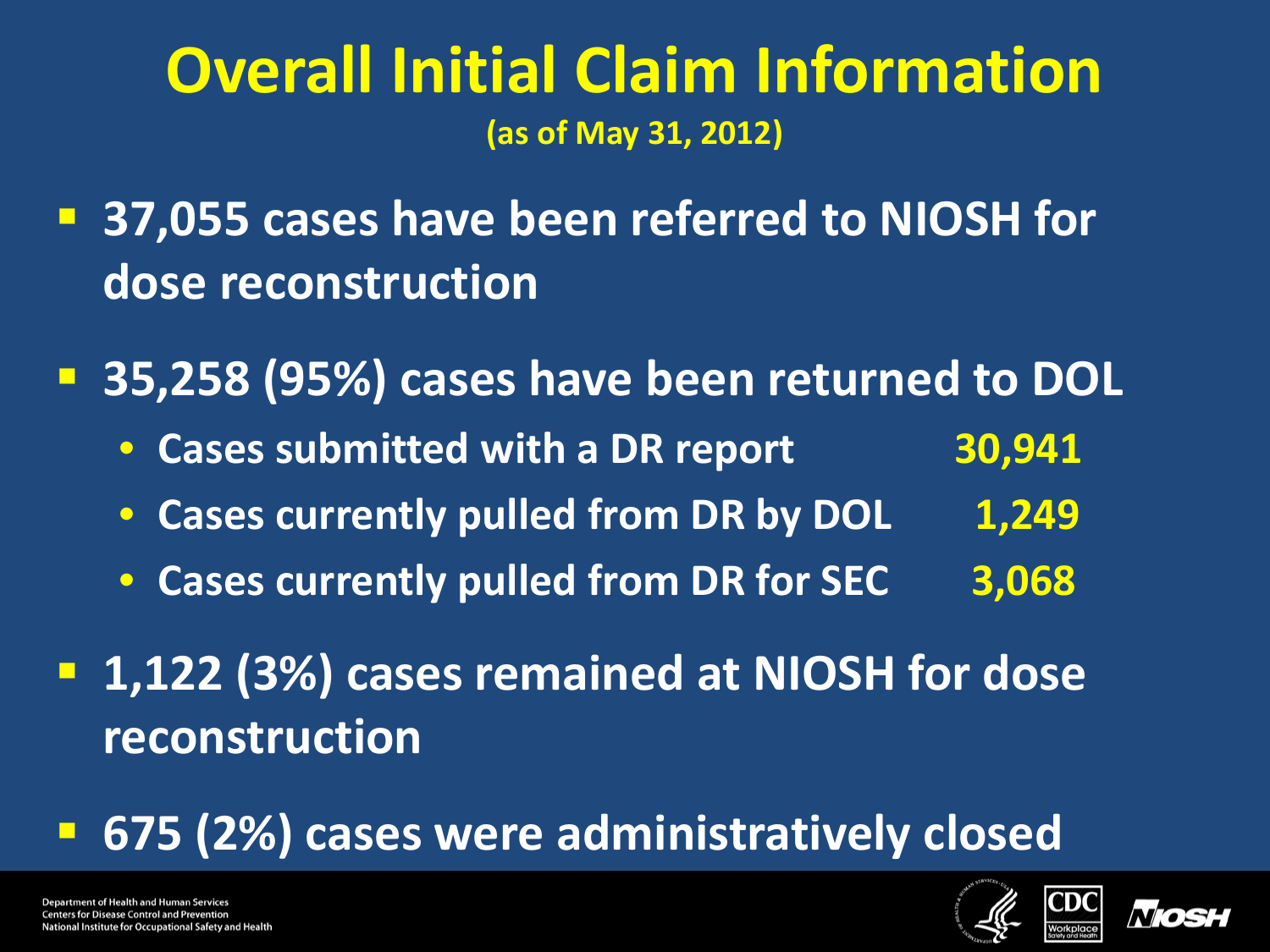## **Overview of Active Cases (as of May 31, 2012)**

 **Of the 1,122 cases remaining at NIOSH for dose reconstruction:**

- **237 cases in the dose reconstruction process**
- **220 initial draft dose reconstruction reports in the hands of claimants, and NIOSH awaiting the return of the OCAS-1 form**
- **665 cases in development to begin the dose reconstruction**



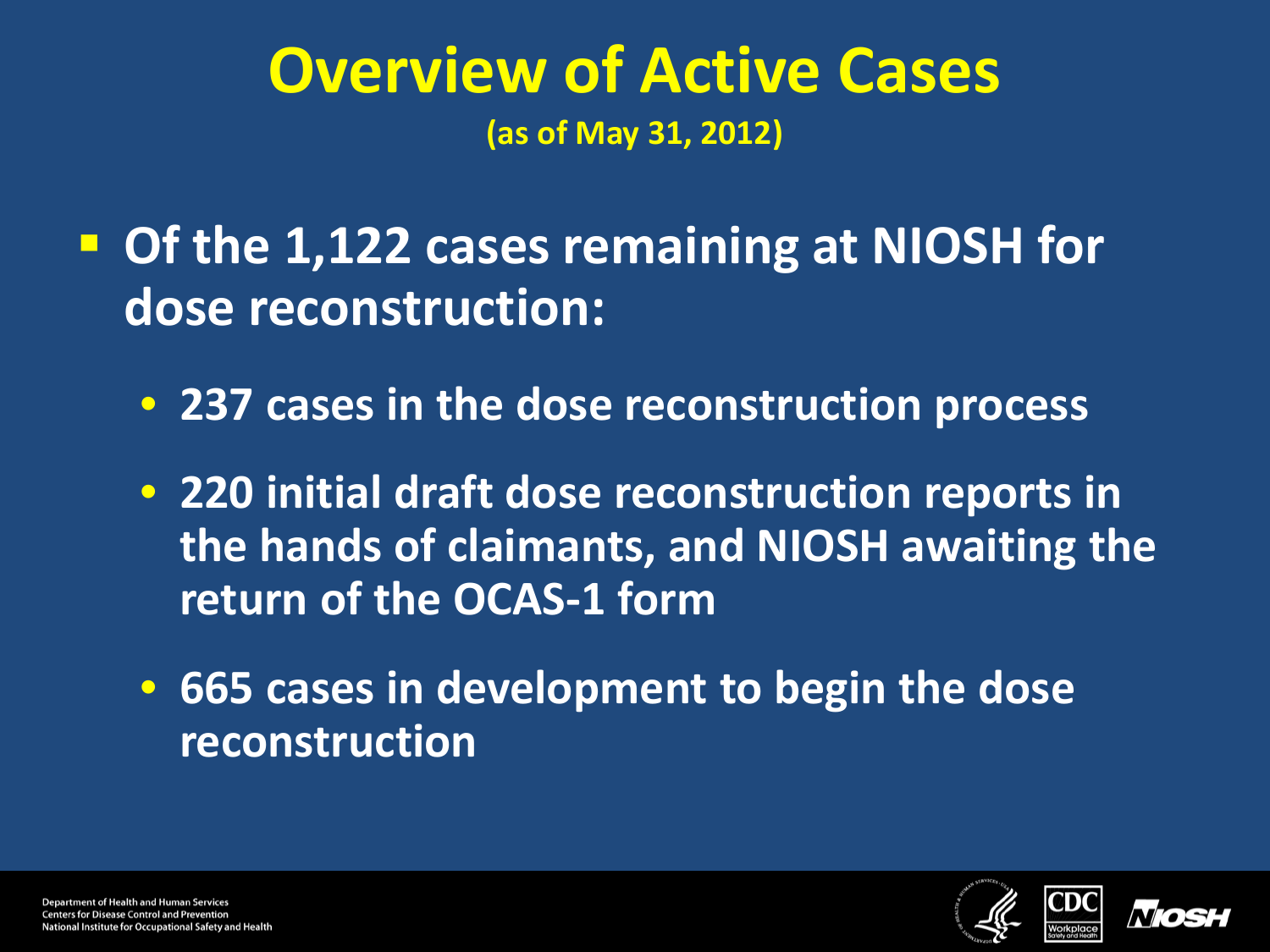# **Summary of PoCs for Completed Dose Reconstructions**

**(as of January 31, 2012)**

- **Of the 30,941 dose reconstructions sent back to DOL for final adjudication:**
	- **8,969 (29%) cases had a PoC ≥ 50%**
	- **21,972 (71%) cases had a PoC < 50%**



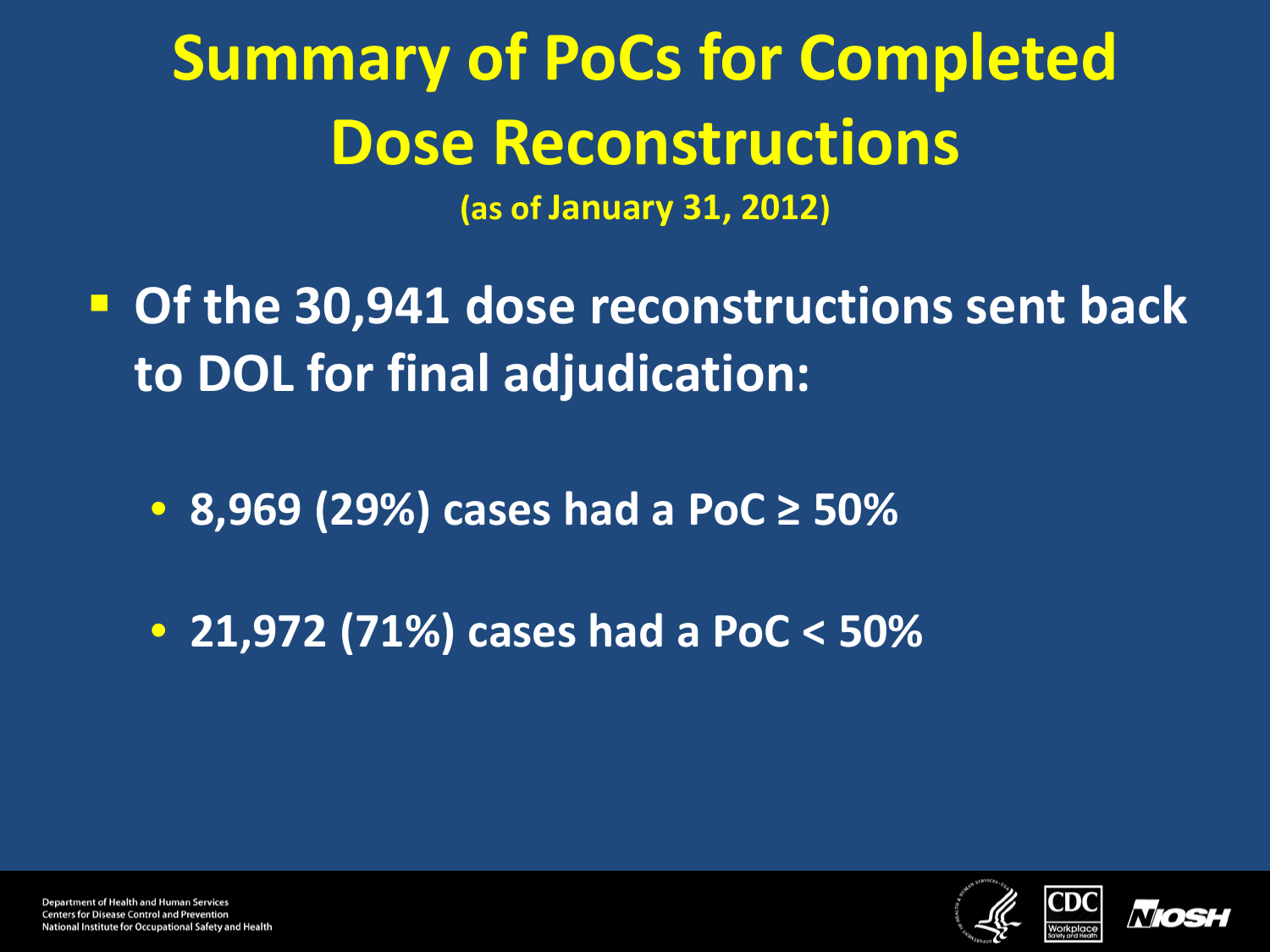# **Distribution of PoC for Cases Sent to DOL**

**(as of May 31, 2012)**



Department of Health and Human Services **Centers for Disease Control and Prevention** National Institute for Occupational Safety and Health



*Niosi*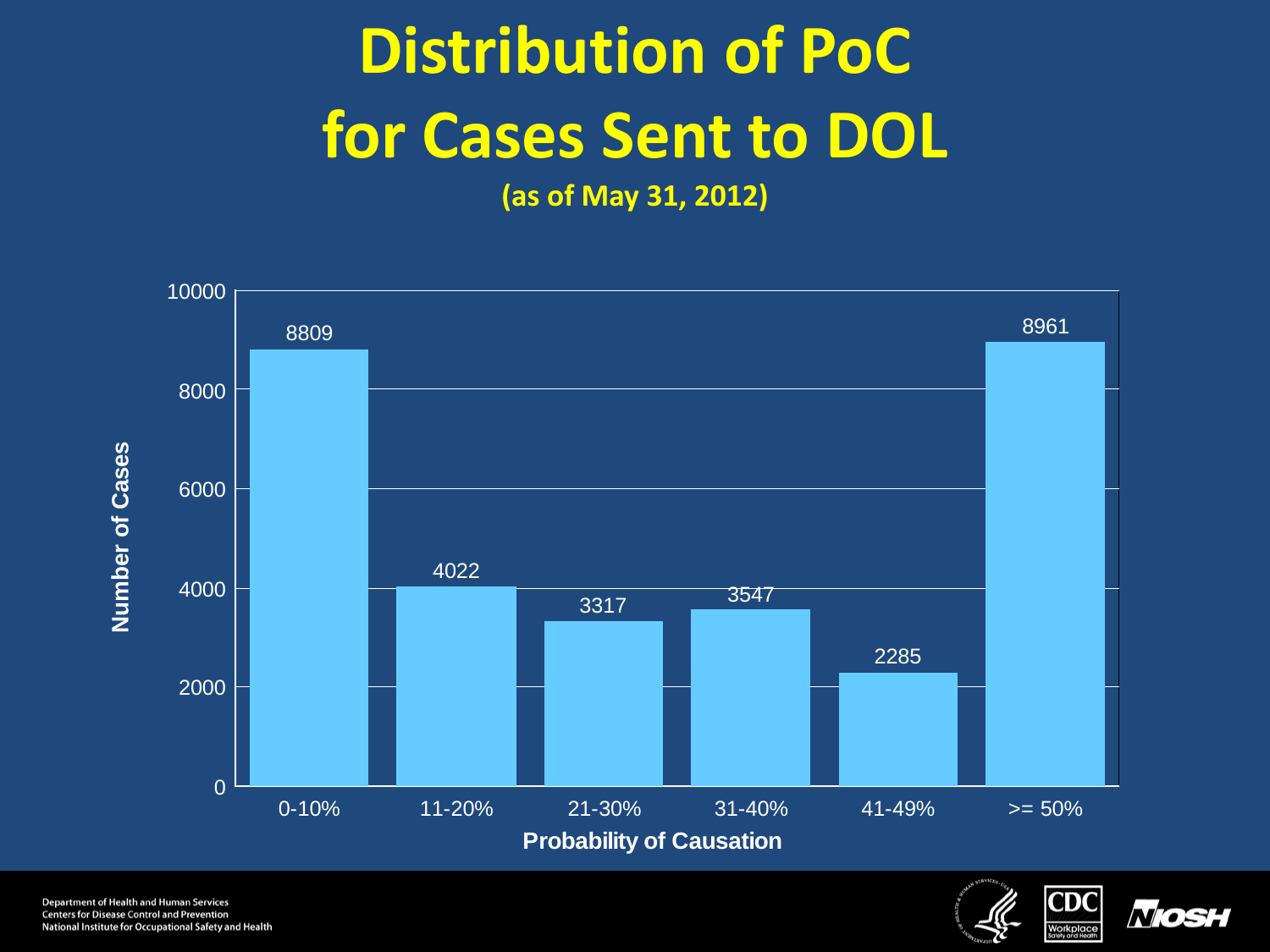## **Submittals vs. Production (as of March 31, 2012)**



Department of Health and Human Services **Centers for Disease Control and Prevention** National Institute for Occupational Safety and Health



*Nosi*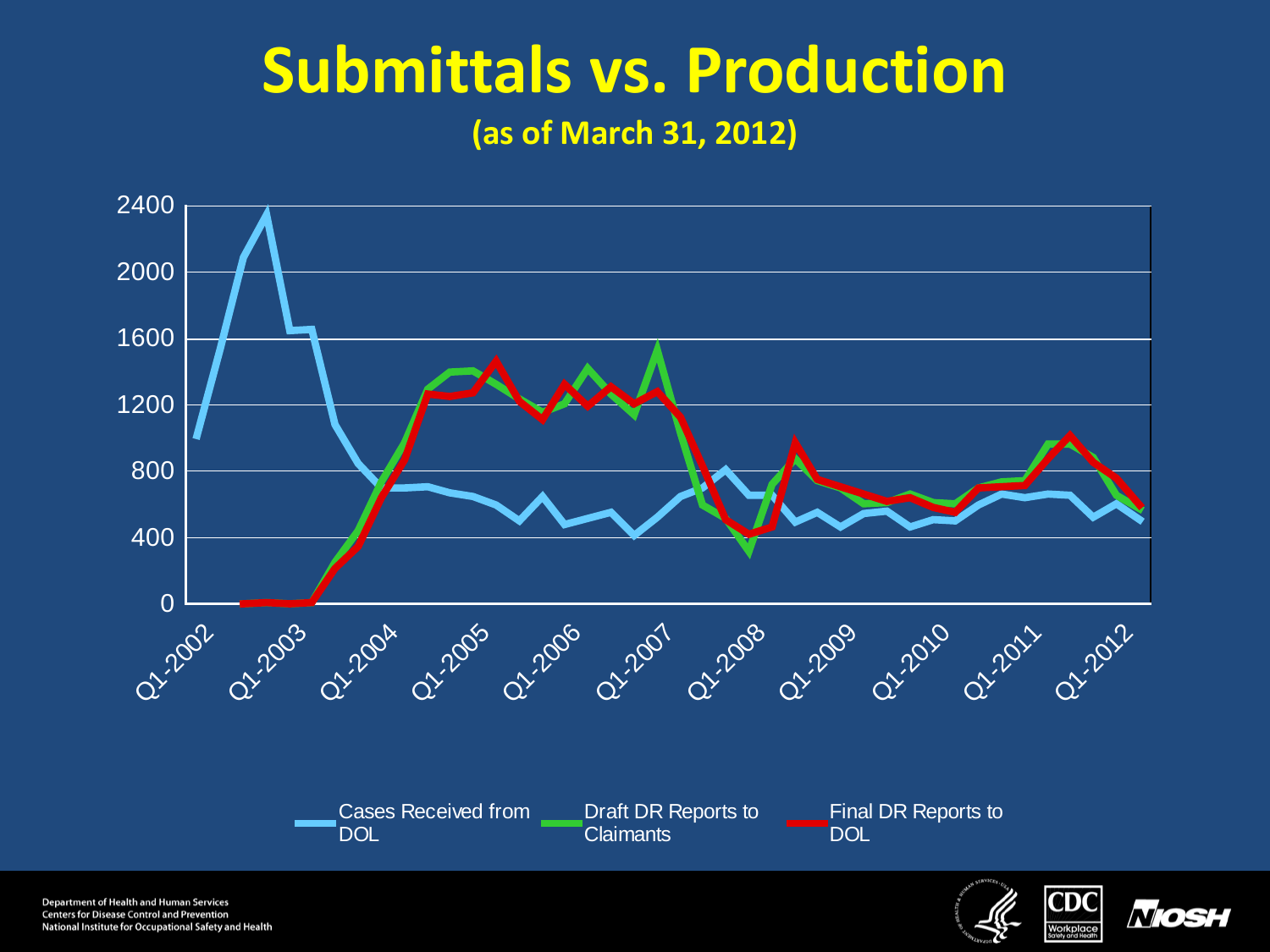# **Status of First 5,000 Claims**

**(as of May 31, 2012)** 

### **4,873 claims at DOL**

- **285 pulled for DOL issues**
- **378 pulled for SEC**
- **4,210 submitted with DR**

## **108 claims at NIOSH**

- **95 admin closed**
- **3 DRs with claimants (DOL reworks/reinstated within past year)**
- **9 DRs in process (DOL reworks/reinstated within past year)**
- **1 gathering information**
- **19 claim numbers deleted**



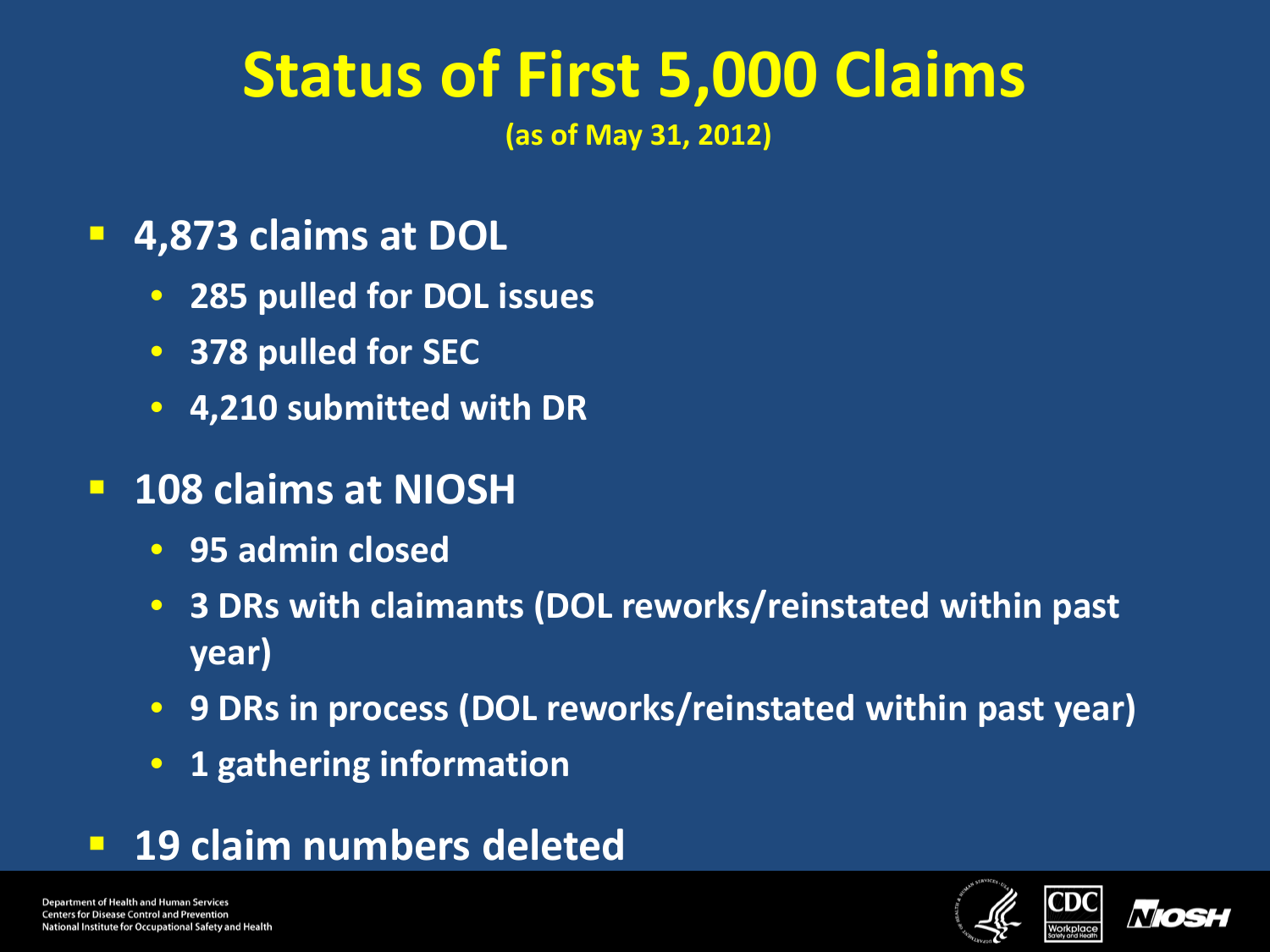# **Status of First 10,000 Claims**

**(as of May 31, 2012)** 

- **9773 claims at DOL**
	- **462 pulled for DOL issues**
	- **1001 pulled for SEC**
	- **8,310 submitted with DR**
- **197 claims at NIOSH**
	- **169 admin closed**
	- **7 DRs with claimants (0 initial; 7 DOL reworks within past year)**
	- **20 DRs in process (7 initial; 19 DOL reworks within past year)**
	- **0 gathering information**
- **30 claim numbers deleted**



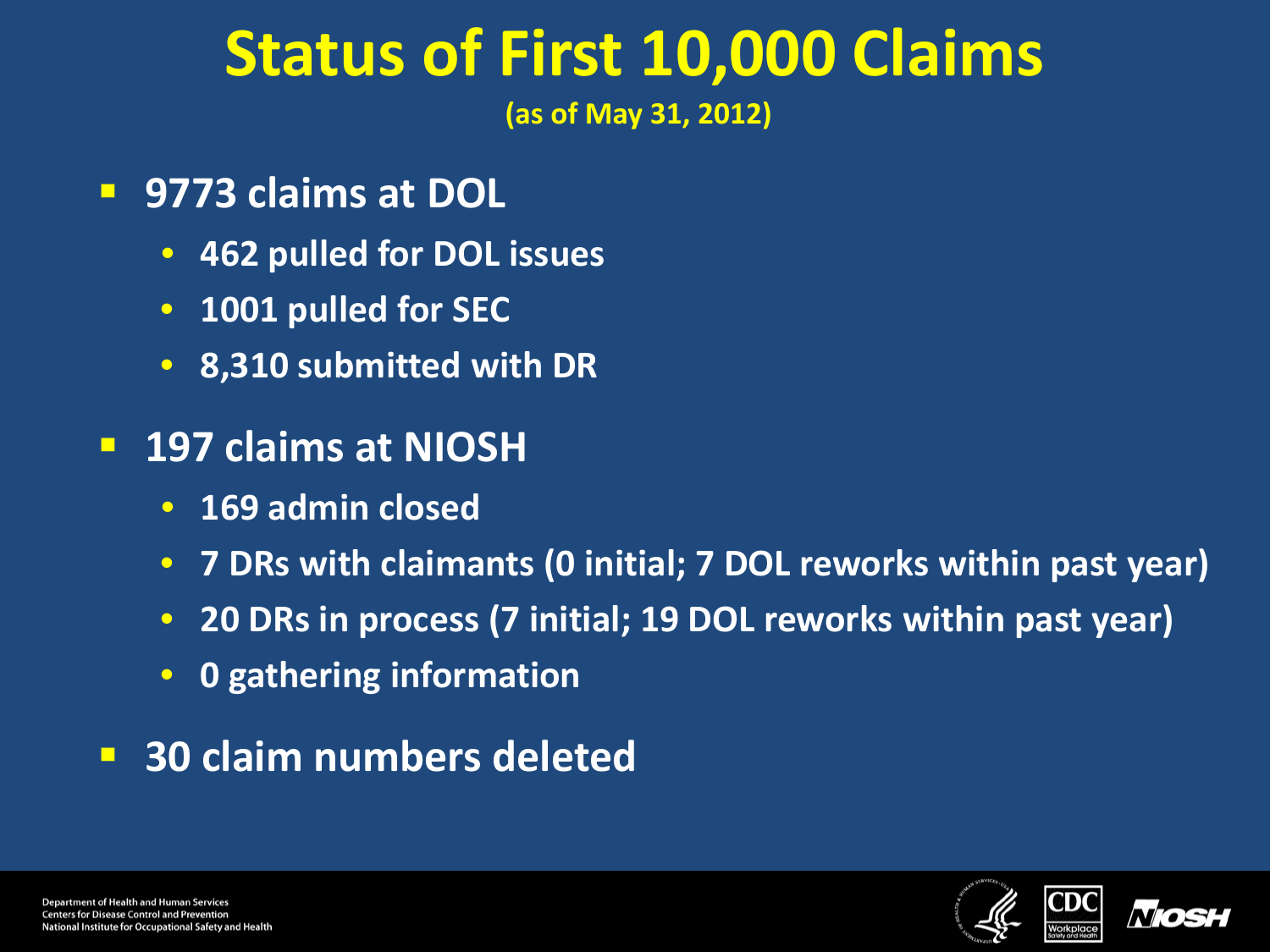## **DOE Response to Requests for Exposure Records (as of May 31, 2012)**

**Number of outstanding requests** 186

**Dutstanding requests > 60 days** 41



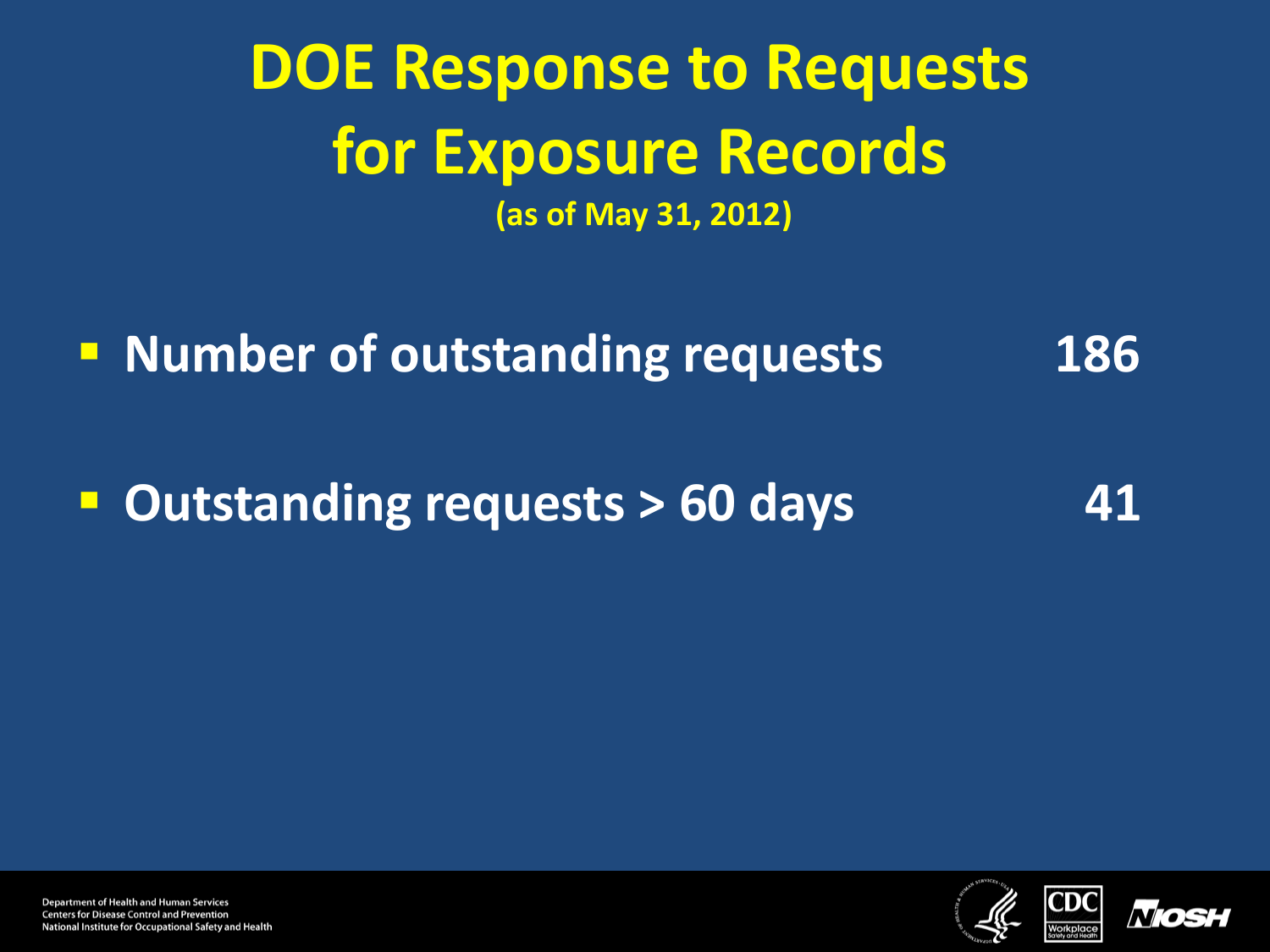## **Special Exposure Cohort Summary (as of June 12, 2012)**

| <b>Petitions received</b>                           |            |     |  |  |
|-----------------------------------------------------|------------|-----|--|--|
| <b>Petitions in qualification process</b>           |            |     |  |  |
| <b>Petitions qualified for evaluation</b>           |            | 125 |  |  |
| <b>NIOSH evaluation in progress</b><br>$\bullet$    | 5          |     |  |  |
| <b>NIOSH evaluation completed</b><br>$\bullet$      | <b>120</b> |     |  |  |
| - SEC Evaluation Reports<br>with the Advisory Board |            |     |  |  |
| for recommendation                                  | 12         |     |  |  |

**Petitions not qualifying for evaluation Petitions 19** 

**Note: Petitions not qualifying include five petitions received prior to the rule becoming final and Petition 34 where the site was de-listed.** 



N/O